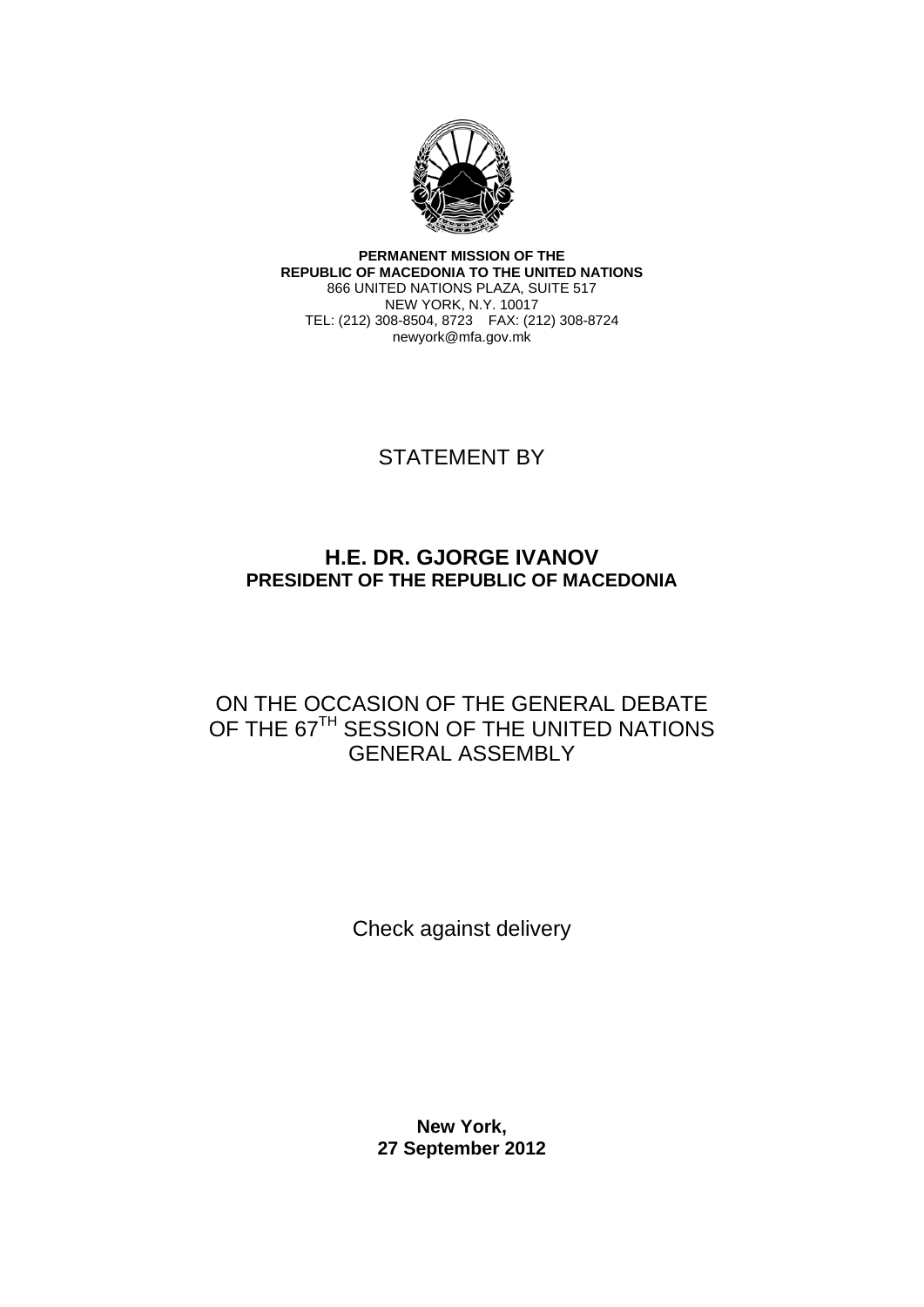Distinguished President, Distinguished Secretary General, Excellencies, Ladies and Gentlemen,

It is an honor and a privilege to address this distinguished forum and today and share the views of the Republic of Macedonia regarding some issues of concern for all of us.

Allow me first of all to extend our congratulations to Mr. Vuk Jeremic on his election to the prestigious function of President of the  $67<sup>th</sup>$  UN General Assembly. I believe, Mr. Jeremic that you will respond to all the challenges and tasks that await you and I wish to express our readiness for full cooperation in this sense. Allow me also to thank and compliment the now former President of the Assembly, Ambassador Al Nassir, for his successful presidency with the  $66<sup>th</sup>$  session.

I take this opportunity to welcome the engagements and efforts of the Secretary General Mr. Ban Ki-moon, which undoubtedly contribute to strengthening the role and reputation of the World Organization. It was a true honor for me and for the Macedonian citizens to be his hosts. The Republic of Macedonia highly values and supports the Secretary General's endeavors, and he can, as has been the case thus far, count on our full support.

Distinguished President, Ladies and Gentlemen,

Now more than ever in the history of humanity, nations in the world stand confronted against the same challenges, are the victims of the same threats, and share the wish for a better future. Effective multilateralism is of essential importance for the development of collective actions as a response to common challenges. The United Nations are an organization whose legitimacy to tackle global challenges through global actions is universal and undeniable. The support provided by member states is of crucial importance. In this sense, I wish to assure you that the Republic of Macedonia will continue to provide an active contribution to the reinforcement and improvement of the efficiency of this system.

## Excellencies,

This world composed of diversities is in need of a common denominator, a link that relates all individuals, peoples and countries, regardless of the differences in terms of culture, language and religion. This link is the United Nations Charter, with its principles and fundamental values. The Republic of Macedonia is firmly dedicated to the respect of the United Nations Charter – a Charter which is the basic foundation of the foreign policy of my country. Ever since the declaration of its independence and after becoming a member of the United Nations, the peaceful resolution of international disputes has been one of our leading principles and guideline of behavior as a responsible member of the international community. Therefore, I wish to welcome the General Assembly recommendation to put this issue forward as the topic of this year's debate.

An ounce of prevention is the same as a pound of medicine. When speaking about international disputes, it is however inevitable to refer to the activities for prevention as one of the mechanisms for their resolution. Nowadays, preemptive diplomacy has proven its relevancy once more. In the early days of its independence, the Republic of Macedonia was host to the UNPREDEP mission, a one of a kind mechanism of the United Nations at that time. The experience of the Republic of Macedonia, the United Nations and the involved member states was positive.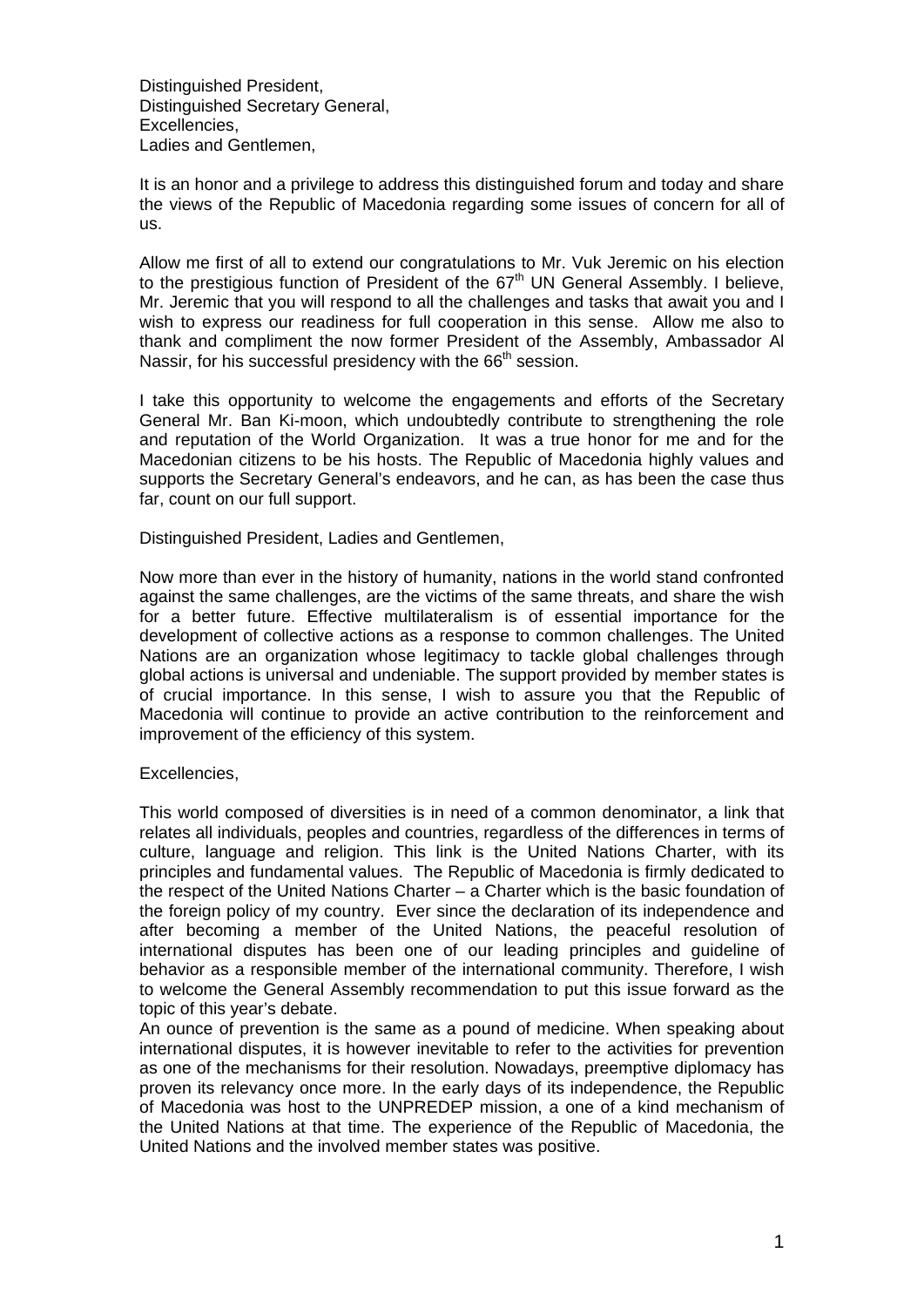We are witnessing the fact that the development of international relations and the increased complexity of challenges in the globalized world confirm the need of developing mechanisms and using good services.

At this point, I wish to acknowledge the Secretary General for advocating a deeper analysis of this issue which was presented in his report on *Strengthening the role of mediation in the peaceful resolution of conflicts, their prevention and resolution*. It produced good operative solutions for upgrading the capacity of the United Nations. I believe we should and must explore new ways and possibilities to strengthen the role of the UN Secretary General in the resolution of international disputes.

In times of a global economic crisis, the focus of the UN on prevention of conflicts and further development of preemptive diplomacy is understandable. The Republic of Macedonia believes it is reasonable to pay attention to the effective and efficient use of resources which are becoming scarcer. This is why we are attentively following all activities related to the report of the Secretary General on the Civilian capacity in the aftermath of conflict and the implementation of the recommendations made by the Senior Advisory Group. It is very important for the international community to make progress in the field of prevention of new conflicts and to prevent possible return to conflicts in vulnerable countries.

The Republic of Macedonia stands ready to offer its experience in the area of democratic institution building, based on the Macedonian inclusive democratic model of integration without assimilation.

In this context, I would like to refer to the recently held High level meeting on the rule of law at the national and international levels. The Republic of Macedonia attaches great importance to this issue, which is undoubtedly the basis of all democratic societies. The report of the Secretary General on the rule of law has provided food for thought and further actions. The Republic of Macedonia believes that inclusiveness is an important principle that needs to be implemented when it comes to the rule of law. Its character is multifaceted and it should cover all stakeholders, and especially civil society.

Distinguished President,

Rule of law is incomplete and impossible to achieve without respect of human rights. As the UN Secretary General said in his opening speech of this General Assembly: "we shall have neither peace nor development without respect for human rights and the rule of law".

As a country that builds a model of inclusive democracy, the Republic of Macedonia attaches particular importance to the development, promotion and protection of human rights. The right and duty of every country is to safeguard and promote the rights of its citizens. Human rights should reinforce and reaffirm national sovereignty. This will then be the best guarantee that the *safeguard responsibility* as a principle will maintain its desired first and primary pillar. In this sense, the Republic of Macedonia will continue making efforts to preserve and promote human rights – efforts to promote democracy and rule of law, gender equality and improvement of the role of women and protection of vulnerable and marginalized groups.

Also, we strongly support the active participation of member states in the Universal Periodic Review as the mechanism for promoting the capacity of the Human Rights Council.

In this context, I would like to remind you that the Republic of Macedonia presented its candidature for membership in the Human Rights Council for the period 2014 –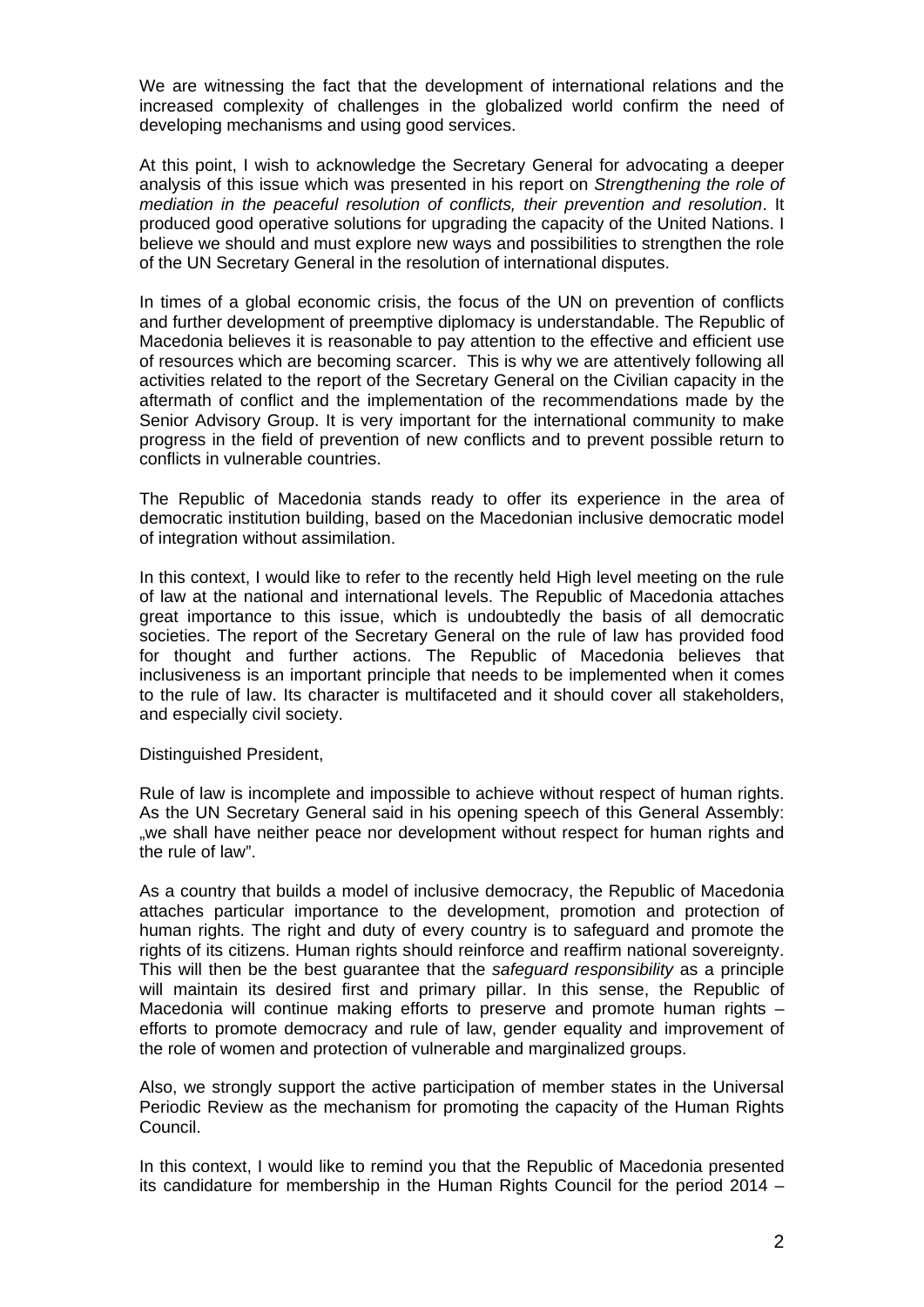2016. We are convinced that with our experience in this area so far, but also with our specific achievements and open ambitions for promotion of this segment of global governance, we will be able to provide our full contribution to further strengthening of human rights and their additional affirmation in the years that follow.

Distinguished President, Ladies and Gentlemen,

This year yet again, all priorities are focused on the three most important pillars of our world organization: peace and security, sustainable development and human rights. All three are mutually related. There can be no sustainable development without peace and stability, and there can be no sustainable peace without development and poverty reduction. The Millennium Development Goals continue to be the parameters according to which we shall evaluate our success.

The aspiration of the Republic of Macedonia to become member of the European Union has created the necessary potential for political, economic and social reforms. The promotion of equitable and comprehensive development based on human rights has provided a solid basis for the national development agenda. Therefore, the Government of the Republic of Macedonia established a Program whose aim is to put the emphasis on economic development, to improve the living standard of our citizens, to fight against corruption, to increase educational opportunities and to promote democracy and interethnic relations.

Balanced and sustainable development is a major investment for the future. An investment whereby everyone must participate with a portion in the interest of general well-being. The outcome of the Conference on Sustainable Development Rio + 20 should be taken as an additional impetus for the use of alternative possibilities for achieving sustainable development. The Republic of Macedonia, in coordination with the policies of its European partners, will advocate an expansion of these alternatives. Sustainable development is closely linked to the disaster risk reduction and adaptation to climate change. Recognizing this interdependence, the Republic of Macedonia supports the holistic approach of their implementation in national, regional and global strategies, policies and plans.

Ladies and Gentlemen,

Our dedication to the region of Southeast Europe and regional cooperation is demonstrated through our Chairmanship of the Southeast Europe Cooperation Process. The region is not immune to global challenges and threats – threats that can be removed solely by fulfilling assumed obligations and numerous commitments that we have all taken. I am convinced that intensive regional cooperation in this field will help us build a region more resistant to natural disasters.

We wish to turn the focus of our Chairmanship with the Process to the real and everyday needs of our citizens – those of peace, security and development; the needs that are a result of global challenges. Challenges that do not recognize political or ethnic barriers, or religious groups. Among the priorities of the Macedonian Chairmanship will be the cooperation in the area of economy and agriculture, culture and tourism, science and education, cross-border cooperation and environment protection. Our principles are based on resolving the problems of citizens regardless of their ethnic, religious or any other kind of affiliation. I can see no other way of doing this then through close regional cooperation.

Let us build good neighborly relations on the basis of solidarity. In return, we expect from our neighbors to show solidarity in action for a safer region. We can and we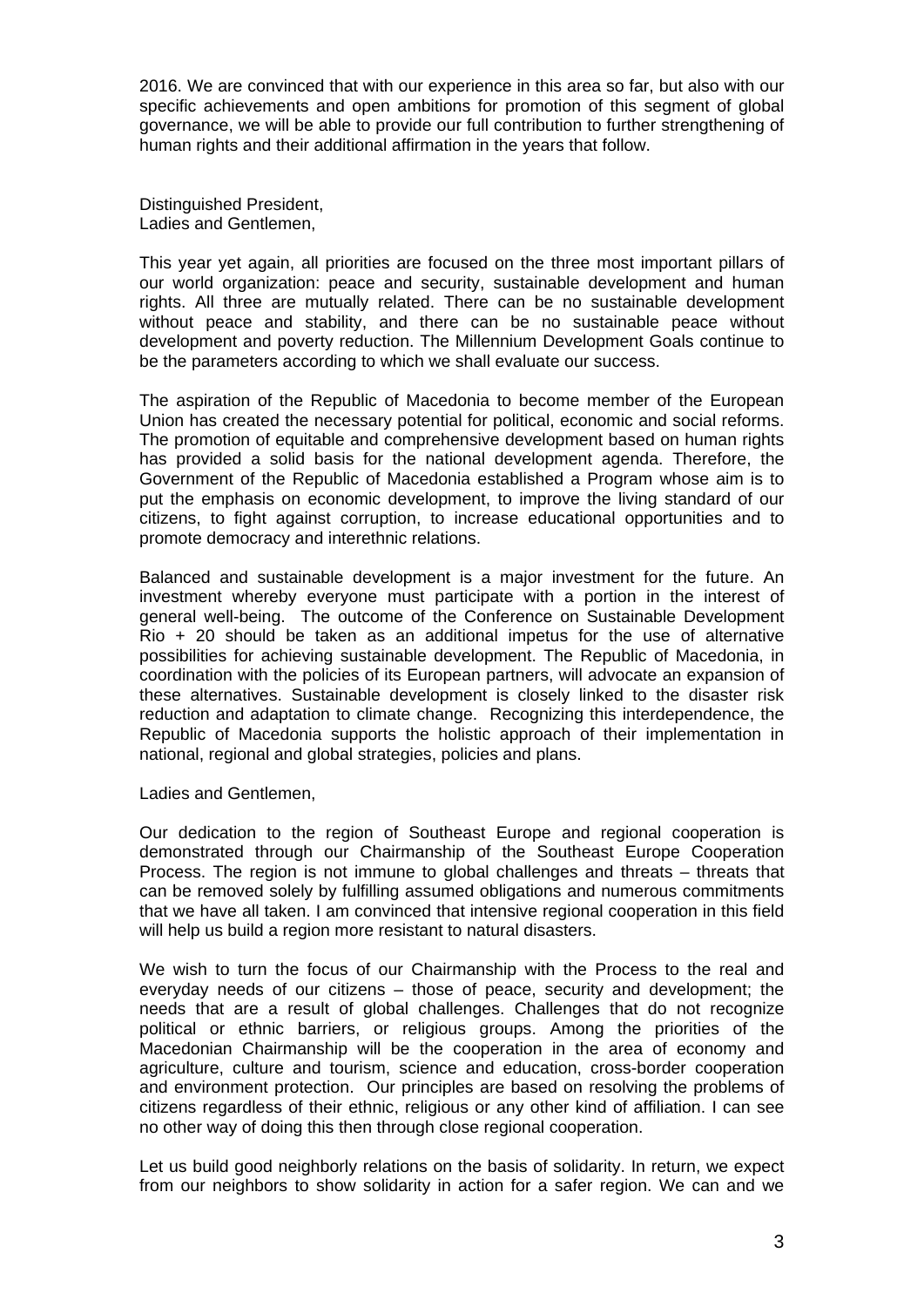must be ready for future challenges, in order to provide a safer future to our descendants.

This is what we are bound to by our youth. Young people expect from our generation to behave in a responsible manner. They live in a time of new technologies, and they already know what is going on at the global level. I have no dilemma that we should focus our entire energy to young people, to the creation of youth for the future and future for our youth. Youth built in the spirit of dialogue, tolerance and respect of diversity. This is why, in parallel with the Summit of the Southeast Europe Cooperation Process, we will also host the  $11<sup>th</sup>$  Forum of the Dialogue among Civilizations in cooperation with UNESCO and the Council of Europe, whose topic will be focused on youth. As President of the Republic of Macedonia with great hopes, along with UNESCO we are preparing to celebrate next summer the 10<sup>th</sup> anniversary since the first regional gathering of the Dialogue among civilizations. It was here, at this stand, that my predecessor, President Boris Trajkovski, with the great help of the United Nations and UNSECO, not only shared his dreams about this initiative, but also realized it in Ohrid, back in 2003, when the wounds from the bloody conflict in former Yugoslavia were still fresh. The words of the Ohrid message speak of the undoubtedly enormous capital of the Republic of Macedonia – to be a functional multiethnic, multilinguistic and multireligious foundation of European Balkans and of the Balkans in Europe.

Next year we will be hosts of the Third World Conference on Dialogue among religions and civilizations. The Republic of Macedonia has always believed and implemented in practice the position that dialogue is irreplaceable. We condemn all forms of violence. No one should be a victim of violence – neither individuals, nor peoples or states or their official representatives. Just as the limit of decency cannot be trespassed in public space, violence can never be a response to that.

Distinguished President, Excellencies,

Rule of law and human rights are fundamental principles and they cannot be subject to compromise. I fully agree with the positions of the Secretary General stated during his visit to Macedonia in July this year that we should never make a compromise when it comes to universally acknowledged principles. The duty of the United Nations and of each and every one of us is not to allow the rule of law and human rights become a subject to compromise. Therefore, I have asked the Secretary General to bring to renewed attention the report of the independent expert on minority issues, Ms. Gay McDugall: Promotion and protection of all human rights – civil, economic, social and cultural rights, including the right to development, from September 2008.

Allow me as well to recall the recommendation in this report stating that the Government of our southern neighbor should abstain from disputing on whether there is a Macedonian minority, and instead focus on the protection of the right to selfidentification and, freedom of expression and freedom of association of that community. In the recommendation, our neighbor is urged to respect the judgments of the European Court on Human Rights according to which the association should be allowed to use the word Macedonian to denote its name and to freely express its ethnic identity. The report concludes that the right to protection must be respected as elaborated in the Declaration on Minorities and in the basic international conventions on human rights.

I expressed my expectation from the Secretary General to make use of his authority and engage in order to unblock the talks taking place under his auspices, and which regard the name difference. The respect of the ICJ judgment will mean respect of international law and rule of law in practice. I believe in this process. I believe that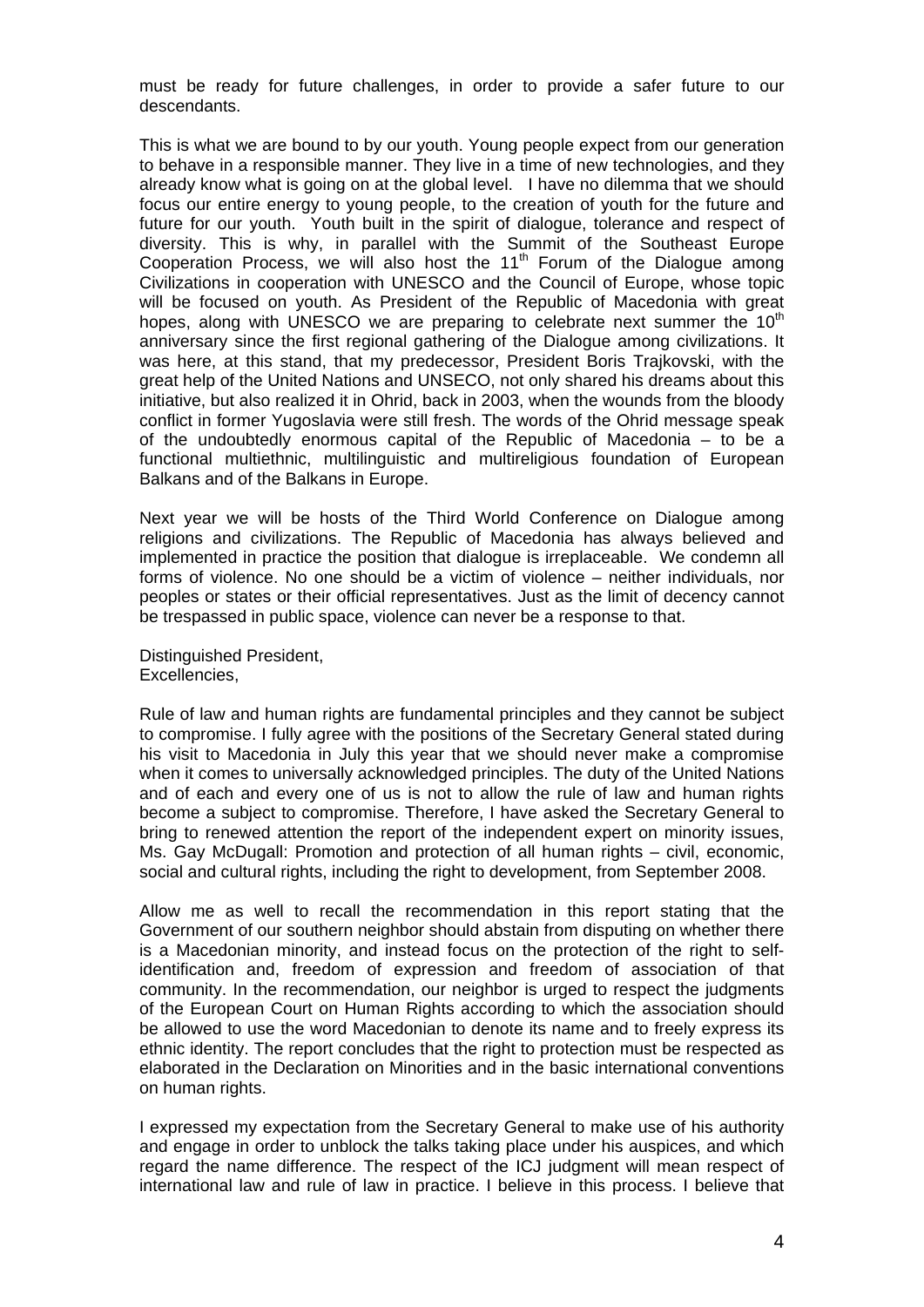this process can lead to a solution. But we cannot wait for another 19 years in order for this to happen.

Rule of law is facing a challenge if the processes it is supposed to improve or the solutions it is supposed to offer take too long, or if they take years and decades. A solution has to be reached, in the interest of good neighborly relations, in the interest of regional cooperation. And the best way to help is to provide full respect of the UN Charter, of the Interim Accord and of the judgment of the International Court of Justice. In other words, to provide uncompromised adherence to the framework offered by the resolutions.

Today, in the 21<sup>st</sup> century it seems quite absurd to be named "a former nation" or "a former colony". In the name of the dignity of my people. I hereby take this opportunity to publicly thank all 134 member states of the United Nations that recognized the constitutional name of my country, which is the Republic of Macedonia. And here is an appeal to all of you: address us from the point of view of future.

I fully subscribe to what was said by US President Mr. Barack Obama just a few days ago, at this very stand: we believe that freedom and self-determination are not unique to one culture. These are not simply American values or Western values; they are universal values."

It has happened in UN history that a country was given additional criteria to become member, but the 1948 advisory opinion of the International Court of Justice stated that this was not correct and was contrary to the UN Charter. Except in our case, so far no one has been deprived from the right to self-identification. Macedonia should get what it deserves; something that all you member states already have and enjoy. By depriving Macedonia of this, you shall deprive it from being equal to all other member states.

Here we are discussing international law. We are talking about rule of law. Here is the judgment of the International Court of Justice adopted 10 months ago in favor of the Republic of Macedonia. We are asking for this judgment, adopted by a body of the United Nations, to be respected.

We ask for this because we have been prevented from using our constitutional name even at this very stand. The International Court of Justice, in article 95 of the Judgment, stated clearly: Macedonia has the right to refer to itself as the Republic of Macedonia in its relations with the other party and within international organizations.

In the spirit of good neighborly relations and our strong determination to overcome and resolve open issues, I take this opportunity to appeal to our neighbor to work together in this direction. Out of this place, out of the heart of the United Nations, I urge them to respect the judgment of the International Court of Justice and to respect its internationally assumed obligations from the Interim Accord.

We are neighbors. But we wish to be more than just neighbors. We wish to be partners, allies and friends and be able to build together the present and future of our people, our countries and our region. We wish to work together with them and build a safe, prosperous and free world for our children.

We wish to see our neighbor make its way out of the crisis as soon as possible. We proposed a series of practical measures on how to upgrade our economic and good neighborly cooperation. We propose to sign a bilateral agreement on the evasion of double taxation. Macedonian taxes are favorable for their businessmen and as always for them, the doors of the Republic of Macedonia are wide open.